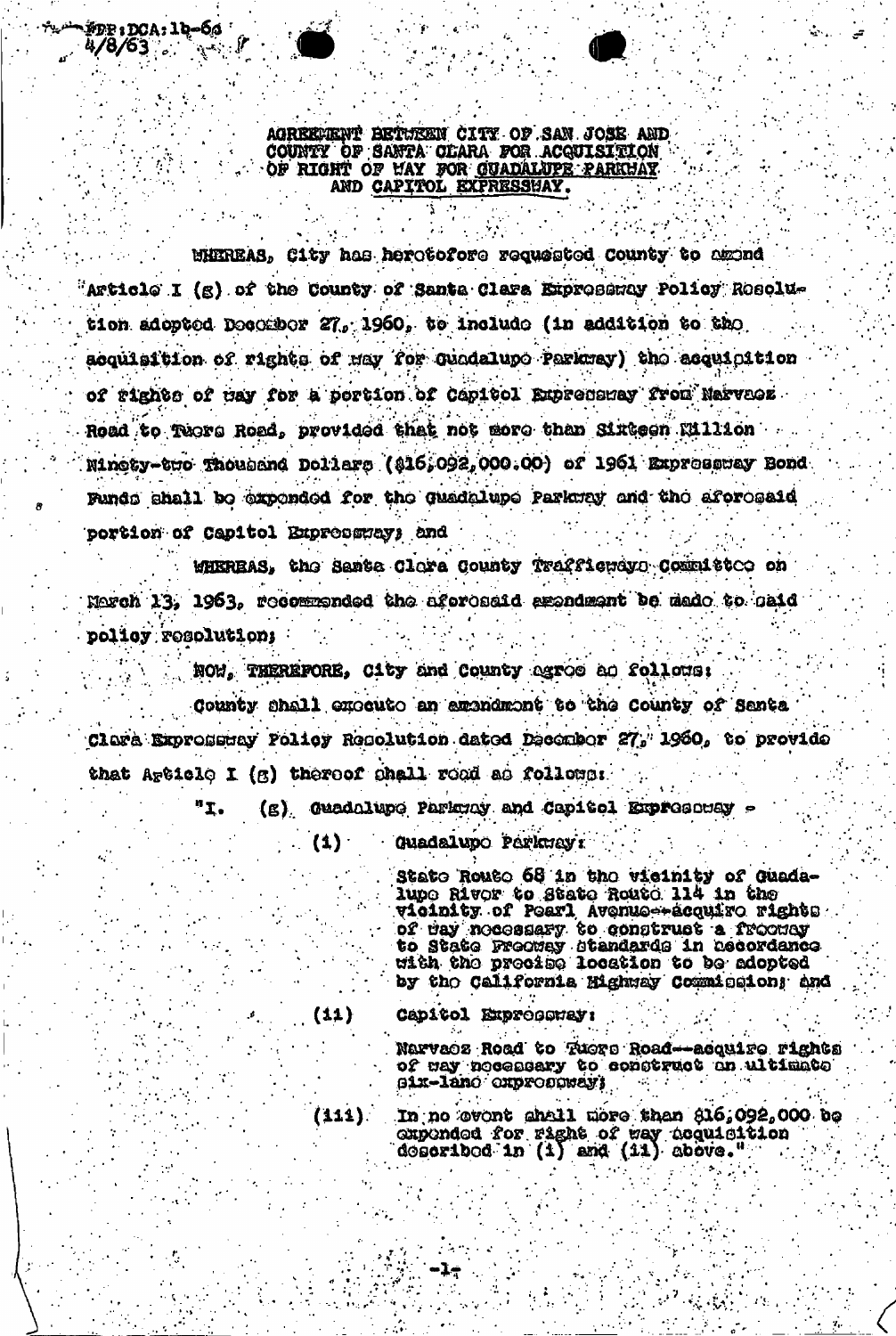In condideration for County's execution of the foregoing amondront, City doop horoby agree that in the ovent the acquisition of rights of way for Cuadelupe Parkway and Capitol Expressing acceed the sum of Sintoch Rillion Ninoty-the Thousand Dollars (\$16,092,000.00) and County amonds the said am of \$16,092,000.00 for acquisition of Fights of way for Guadolupo Parksay and Capitol Exproductor, City Shall, ot 1to solo opet and oxponso, provide such funds, other than 1961 County Expression Bond Punds, a Chall be necessary to acquire the " right of tay for the Gundalupe Parkney from State Route 68 in the vieinity of Gundalupo Rivor to Stoto Routo 114 in the vieinity of Pearl AVOISIO.

County and City have canded this agree-IN UITUESS UNIVEOP. APR 2 2 1963 home to be creatured ao of

COUNTY OF SANTA CLARA

ATTEST:

فيخيبخص

JÍAN PULLAN, CIGTH OF CRO.<br>ROGFG ÓS SEPOTVIOGTO.

illes

**Tha Board of Bupor-UI 1020** 

つでやん

CITY OF SAN JOSE. & municipal OOFDOFACLOI

> **SANTA PLARA BOOK ALL OK**

For 18 to 19 apr 19

**BOVIL WAGEIRED** 

Totest Welc aman And.

ATTEST:

GREINBR Fardis **CIGFK**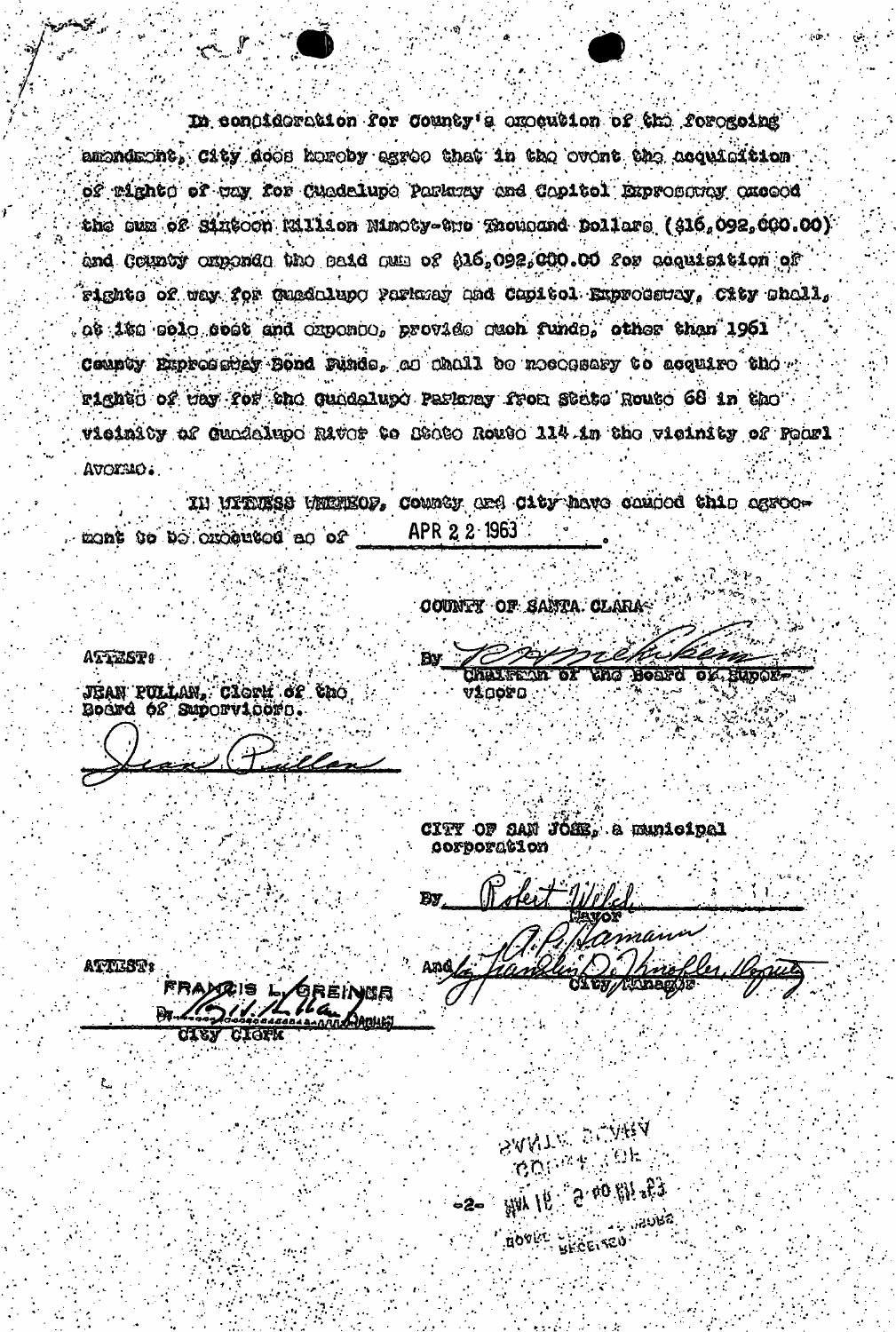expetat Oppresses

May 8. 1963

Mr. Francis Greiner, City Clerk City of Sen Jose Pirst and Mission Streets San Jose 10, California

Amended Agreement for Acquisition of Subject: Right-of-Way -- Guadalupo Parkway and Capitol Expressway.

Doox Mr. Groinor:

Enclosed you will find the original and three copies<br>ers and the County of Santa Clara and the county of Santa Clara and the City of San Jose rolating to the acquisition of Eight-of-way for the Cundalupe Parkway and the Capitol Expressway project. This animated Agreement contains the<br>Expressway project. This animated Agreement contains the<br>requested correction in the spelling of Narvacz Road.

The Board of Supervisors euthorized its Chairman to oxocuto this Agreement on behalf of the County at its the City of San Jose, we would approciate your returning two fully executed copies to this office.

Vory truly yours,

BOARD OF SUPERVISORS

Mrs. Jean Pullen Clerk of the Board

JP:DMR:mo'd Enclo.

ce: Dept. of Public Works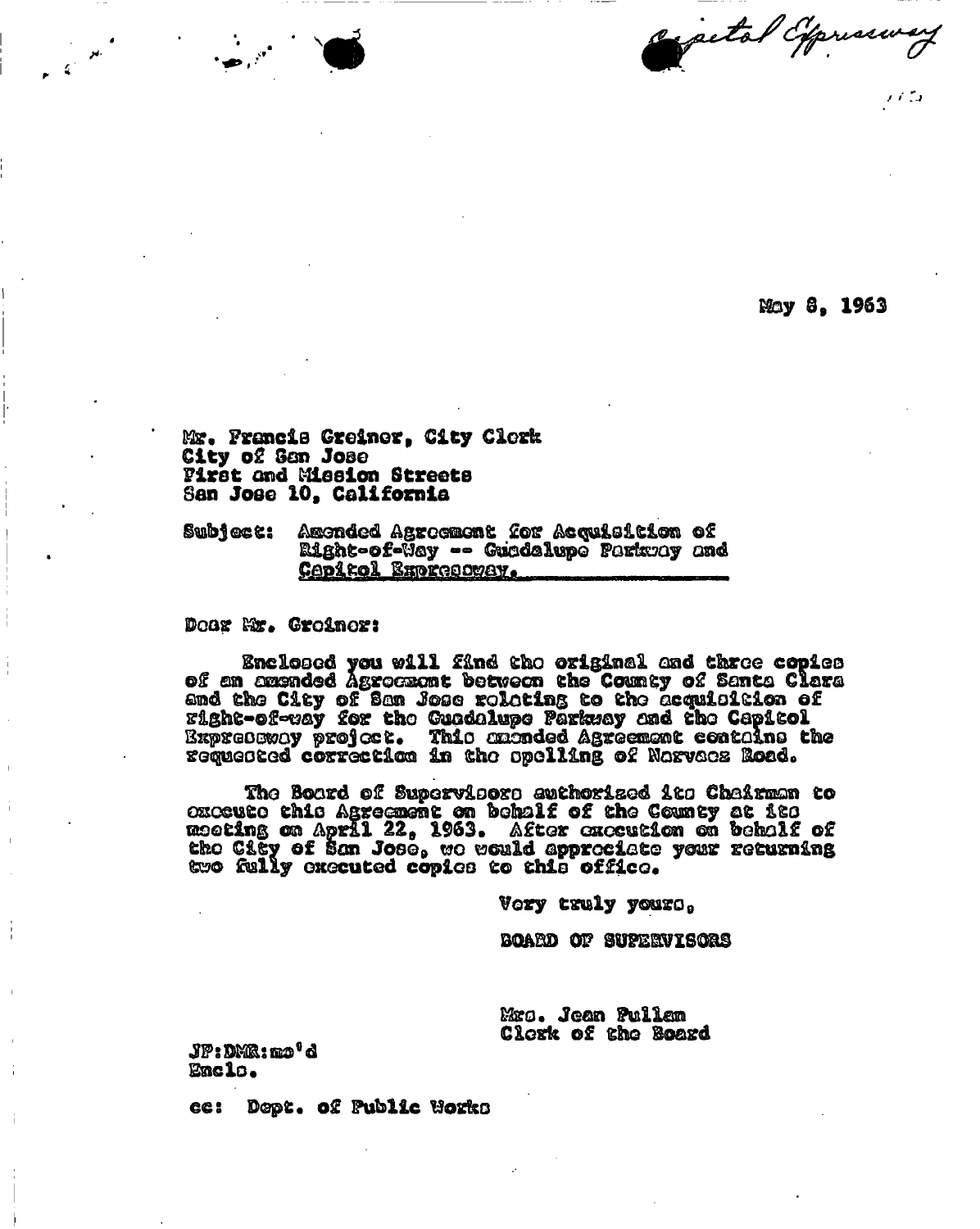April 35, 1963

Mr. Frank Creiner City Clork City of San Jose First & Miccion San Jose 10, California

## Agrocment for acquioition of right of way Sub1ect: Curdaluno Parkway and Capitol Expreserver

Doar Mr. Croinor:

Enclosed you will find the original and four copies of an agroomont botwoon the County of Santa Clara and the City 02 San Joao rolating to the acquioition of right of way for the Cuedalupe Pagkway and the Capitol Expresovay project.

The Board of Supervisors at its regularly scheduled mosting on April 22, 1953, authorised its Chairnan to execute this agrocmont on beholf of the County. After enemtion on beholf of the City of San Jose, we would approciate your returning two fully executed copies to this office.

VORY CRULY YOURS.

**EOARD OF SUPERVISORS** 

Mro. Joan Pullon, Clork of the Board of Supervicera

 $JPR$   $DMR$   $DQ$ Encl. ce: Publie Works Dopt.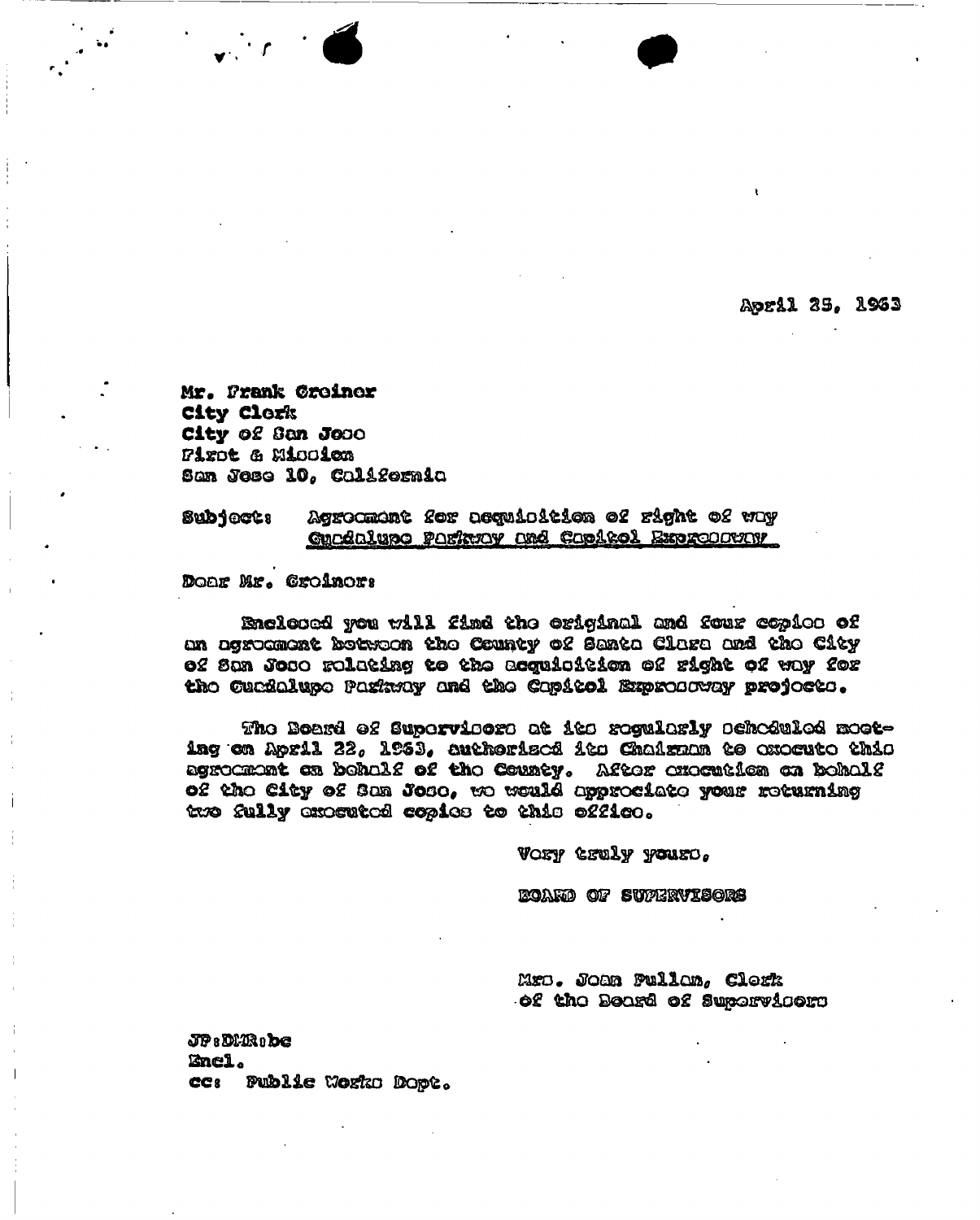## ORDINANCE NO. 106h9

 $FP:DCA:1b-B$  -

4/8/63

AN ORDINANCE OF THE CITY OF SAN JOSE AUTHORIZING THE MAYOR AND CITY MANAGER TO EXECUTE AN AGREE-MENT BETWEEN CITY OF SAN JOSE AND COUNTY OF SANTA CLARA FOR ACQUISITION OF RIGHT OF WAY FOR GUADA-LUPE PARKWAY AND CAPITOL EXPRESSWAY.

BE IT ORDAINED BY THE COUNCIL OF THE CITY OF SAN JOSE: The Mayor and City Manager are hereby authorized to execute, on behalf of the City of San Jose, that certain agreement entitled, "Agreement Between City of San Jose and County of Santa Clara for Acquisition of Right of Way for Guadalupe Parkway and Capitol Expressway", form dated 4/8/63, which provides that County shall execute an amendment to the County of Santa Clara Expressway Policy Resolution dated December 27, i960, to provide that Article I (g) thereof shall read as follows:

"I. (g) Guadalupe Parkway and Capitol Expressway -

(i) Guadalupe Parkway:

State Route 68 in the vicinity of Guadalupe River to State Route 114 in the vicinity of Pearl Avenue—acquire rights of way necessary to construct a freeway to State Freeway standards in accordance with the precise location to be adopted by the California Highway Commission; and

- (ii) Capitol Expressway: *Harvaia av.*<br>Narvaez Road to Tuers Road--acquire rights of way necessary to construct an ultimate six-lane expressway;
- (iii) In no event shall more than \$16,092,000 be expended for right of way acquisition described in  $(1)$  and  $(11)$  above."

and that in consideration for County's execution of the foregoing amendment, City agrees that in the event the acquisition of rights of way for

 $-1 -$